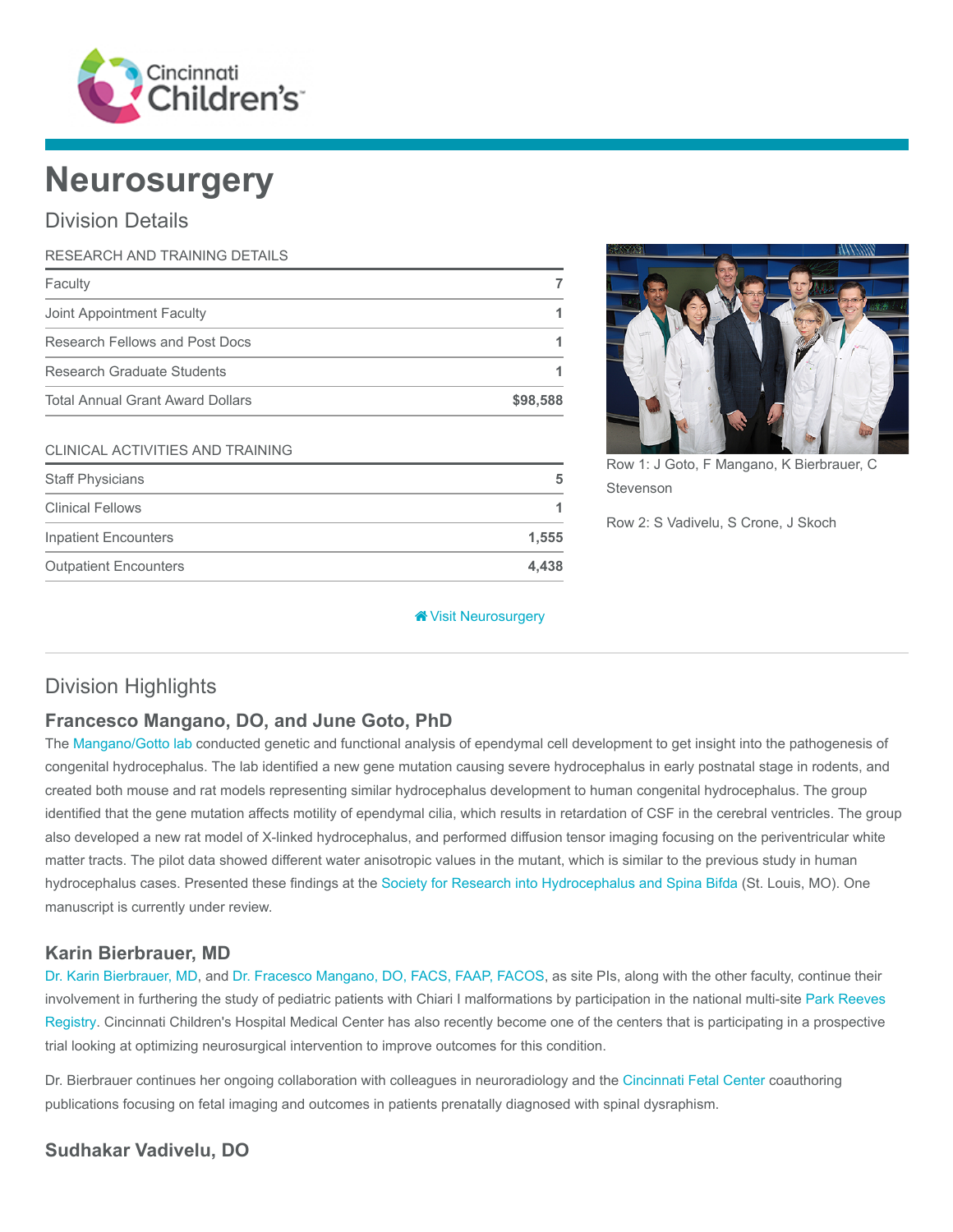The [Vadivelu laboratory](https://www.cincinnatichildrens.org/research/divisions/n/neurosurgery/labs/vadivelu) conducts translational studies to better understand the complexity of the neurovascular niche as it related to neural development and stroke. One emphasis is to evaluate neurovascular signaling in the development of the cerebral vasculature and its effects on neural cell injury, birth, and regeneration. As an example from bedside to bench, the lab is currently studying cerebrovascular patterning and cerebral reserve in transgenic Notch ligand signaling in mice while in parallel conducting multicenter evaluation of progressive stroke disease in patients with various developmental syndromes including Alagille syndrome. The lab's focus is the neurovascular relationship within the brain, and spinal cord, that predetermines particular patients as having a higher predilection towards cerebral stroke, while also discovering strategies towards not only recovery, but regeneration.

Concurrently, the researchers are studying the role of neurostimulation strategies as it relates to systemic inflammation and stroke. To accomplish lab goals, researchers use models incorporating transgenic mice, small and large animal neuroimaging, and cadaveric studies specifically to understand white matter pathways and its relationship to human vascular development.

Their is a relation between the goals of these translational studies and developing innovative therapeutics for cerebrovascular disorders in children.

## Jesse Skoch, MD

#### Epilepsy:

#### Live Brain Imaging—

Researchers in the division have been utilizing transgenic mice with cortical neurons that express jellyfish protein that fluoresce dependent on intracellular calcium influx. Using high speed confocal or multiphoton microscopy, researcher monitor cell populations spatiotemporally for calcium channel changes that are indicative of neuronal firing. Researchers modified a high speed microscope to allow imaging of these neurons during seizures, and are comparing this data to simultaneously acquired reflected light imaging. By learning how the reflected light images relate to the fluorescent images, the team hopes to then apply the reflected light imaging to detect seizures in normal, wild-type brains.

Multi-center review of Rasmussen's encephalitis data—

In order to better understand the significance of MRI and pathologic features of Rasmussen's encephalitis, an aggressive inflammatory brain disease, researchers are analyzing data from three institutions systematically to determine which patients may best benefit from a radical hemispherotomy surgery.

#### Craniofacial:

#### Coagulation labs and transfusion—

A systematic review of outcome data for patients undergoing minimal access surgery for craniosynostosis is underway with a focus on the relevance of pre-operative coagulopathy labs. Researchers hope to determine key factors which may predict a need for blood transfusion, and therefore potential targeted interventions to minimize bleeding.

### Steven Crone, PhD

The [Crone lab](https://www.cincinnatichildrens.org/research/divisions/n/neurosurgery/labs/crone) is investigating how amyotrophic lateral sclerosis (ALS) alter respiratory circuits in an effort to improve breathing and motor function in this deadly neurodegenerative disease. The Crone lab developed a novel physiological system to determine how often the use of the accessory respiratory muscles are for breathing in mouse models of disease, an important indicator that the diaphragm is not functioning properly ([Journal of Visualized Experiments](https://www.ncbi.nlm.nih.gov/pubmed/28448001)). Further, they identified a class of neuron in the spinal cord (the V2a class) and brainstem that is able to activate these muscles and improve ventilation, and determined that this class of neuron degenerates in ALS model mice prior to an abrupt decline in respiratory function (*[Experimental Neurology](https://www.ncbi.nlm.nih.gov/pubmed/27456268)*). The Crone lab is currently investigating whether breathing and survival of ALS model mice can improve by preventing degeneration of V2a neurons, improving the function of surviving V2a neurons, or replacing degenerated V2a neurons with healthy embryonic or stem-cell derived neurons. Using the results of these studies may help improve breathing in patients with neuromuscular disorders such as ALS, spinal muscular atrophy (SMA), muscular dystrophy, and multiple sclerosis, or in patients with spinal cord injury.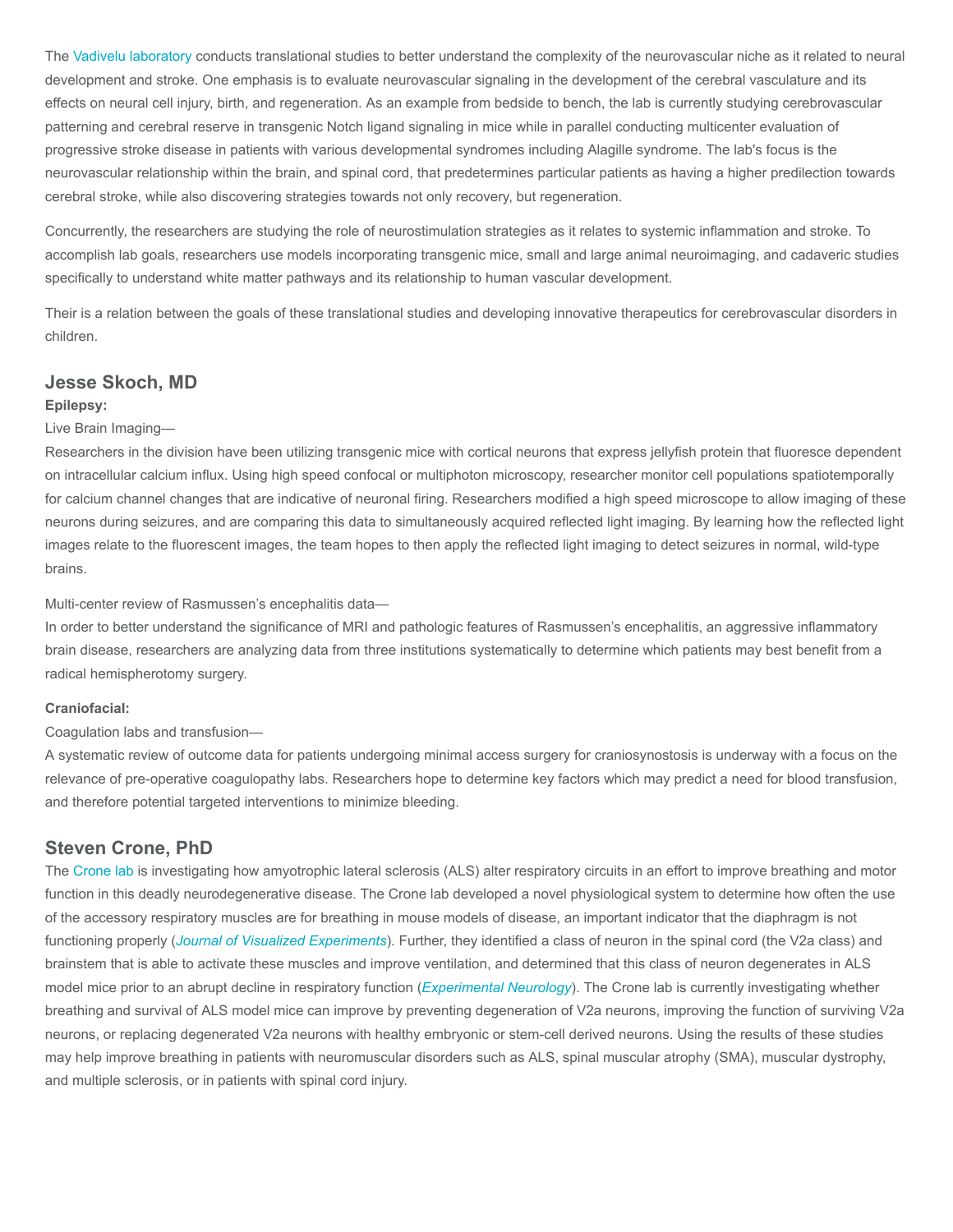# Division Publications

- 1. [Arya R; Wilson JA; Fujiwara H; Rozhkov L; Leach JL; Byars AW; Greiner HM; Vannest J; Buroker J; Milsap G.](https://www.ncbi.nlm.nih.gov/pubmed/28225156) Presurgical language localization with visual naming associated ECoG high- gamma modulation in pediatric drug-resistant epilepsy. Epilepsia. 2017; 58:663-673.
- 2. [Skoch J; Adelson PD; Bhatia S; Greiner HM; Rydenhag B; Scavarda D; Mangano FT.](https://www.ncbi.nlm.nih.gov/pubmed/28386924) Subdural grid and depth electrode monitoring in pediatric patients. Epilepsia. 2017; 58 Suppl 1:56-65.
- 3. Romer SH; Seedle K; Turner SM; Li J; Baccei ML; Crone SA. [Accessory respiratory muscles enhance ventilation in ALS model](https://www.ncbi.nlm.nih.gov/pubmed/27456268) mice and are activated by excitatory V2a neurons. Experimental Neurology. 2017; 287:192-204.
- 4. [Garzon MC; Epstein LG; Heyer GL; Frommelt PC; Orbach DB; Baylis AL; Blei F; Burrows PE; Chamlin SL; Chun RH.](https://www.ncbi.nlm.nih.gov/pubmed/27659028) PHACE Syndrome: Consensus-Derived Diagnosis and Care Recommendations. The Journal of Pediatrics. 2016; 178:24-33.e2.
- 5. Infinger LK; Stevenson CB. [Re-examining the need for tissue diagnosis in pediatric diffuse intrinsic pontine gliomas: A](https://www.ncbi.nlm.nih.gov/pubmed/27109746) review. Current neuropharmacology. 2017; 15:129-133.
- 6. [Gallek MJ; Skoch J; Ansay T; Behbahani M; Mount D; Manziello A; Witte M; Bernas M; Labiner DM; Weinand ME.](https://www.ncbi.nlm.nih.gov/pubmed/27251580) Cortical gene expression: prognostic value for seizure outcome following temporal lobectomy and amygdalohippocampectomy. neurogenetics. 2016; 17:211-218.
- 7. [Nagaraj UD; Bierbrauer KS; Zhang B; Peiro JL; Kline-Fath BM.](https://www.ncbi.nlm.nih.gov/pubmed/28279990) Hindbrain Herniation in Chiari II Malformation on Fetal and Postnatal MRI. American Journal of Neuroradiology. 2017; 38:1031-1036.
- 8. Salloum R; Hummel TR; Kumar SS; Dorris K; Li S; Lin T; Daryani VM; Stewart CF; Miles L; Poussaint TY. A molecular biology and [phase II study of imetelstat \(GRN163L\) in children with recurrent or refractory central nervous system malignancies: a](https://www.ncbi.nlm.nih.gov/pubmed/27350411) pediatric brain tumor consortium study. Journal of Neuro-Oncology. 2016; 129:443-451.
- 9. [Skoch J; Zoccali C; Zaninovich O; Martirosyan N; Walter CM; Maykowski P; Baaj AA.](https://www.ncbi.nlm.nih.gov/pubmed/27262651) Bracing After Surgical Stabilization of Thoracolumbar Fractures: A Systematic Review of Evidence, Indications, and Practices. World Neurosurgery. 2016; 93:221- 228.
- 10. Nagaraj UD; Bierbrauer KS; Peiro JL; Kline-Fath BM. [Differentiating Closed Versus Open Spinal Dysraphisms on Fetal MRI.](https://www.ncbi.nlm.nih.gov/pubmed/27610944) American Journal of Roentgenology. 2016; 207:1316-1323.
- 11. [Maynard LM; Leach JL; Horn PS; Spaeth CG; Mangano FT; Holland KD; Miles L; Faist R; Greiner HM.](https://www.ncbi.nlm.nih.gov/pubmed/28288357) Epilepsy prevalence and severity predictors in MRI-identified focal cortical dysplasia. Epilepsy Research. 2017; 132:41-49.
- 12. [Giridharan N; Horn PS; Greiner HM; Holland KD; Mangano FT; Arya R.](https://www.ncbi.nlm.nih.gov/pubmed/27591363) Acute postoperative seizures as predictors of seizure outcomes after epilepsy surgery. Epilepsy Research. 2016; 127:119-125.
- 13. Fujiwara H; Leach JL; Greiner HM; Holland-Bouley KD; Rose DF; Arthur T; Mangano FT. Resection of ictal high frequency [oscillations is associated with favorable surgical outcome in pediatric drug resistant epilepsy secondary to tuberous](https://www.ncbi.nlm.nih.gov/pubmed/27450371) sclerosis complex. Epilepsy Research. 2016; 126:90-97.
- 14. [Zoccali C; Skoch J; Patel AS; Walter CM; Maykowski P; Baaj AA.](https://www.ncbi.nlm.nih.gov/pubmed/26914097) Residual neurological function after sacral root resection during en-bloc sacrectomy: a systematic review. European Spine Journal. 2016; 25:3925-3931.
- 15. [Arya R; Leach JL; Horn PS; Greiner HM; Gelfand M; Byars AW; Arthur TM; Tenney JR; Jain SV; Rozhkov L.](https://www.ncbi.nlm.nih.gov/pubmed/27474907) Clinical factors predict surgical outcomes in pediatric MRI-negative drug-resistant epilepsy. Seizure: European Journal of Epilepsy. 2016; 41:56-61.
- 16. Merhar SL; Kline-Fath BM; Nathan AT; Melton KR; Bierbrauer KS. [Identification and management of neonatal skull fractures.](https://www.ncbi.nlm.nih.gov/pubmed/27054839) Journal of Perinatology. 2016; 36:640-642.